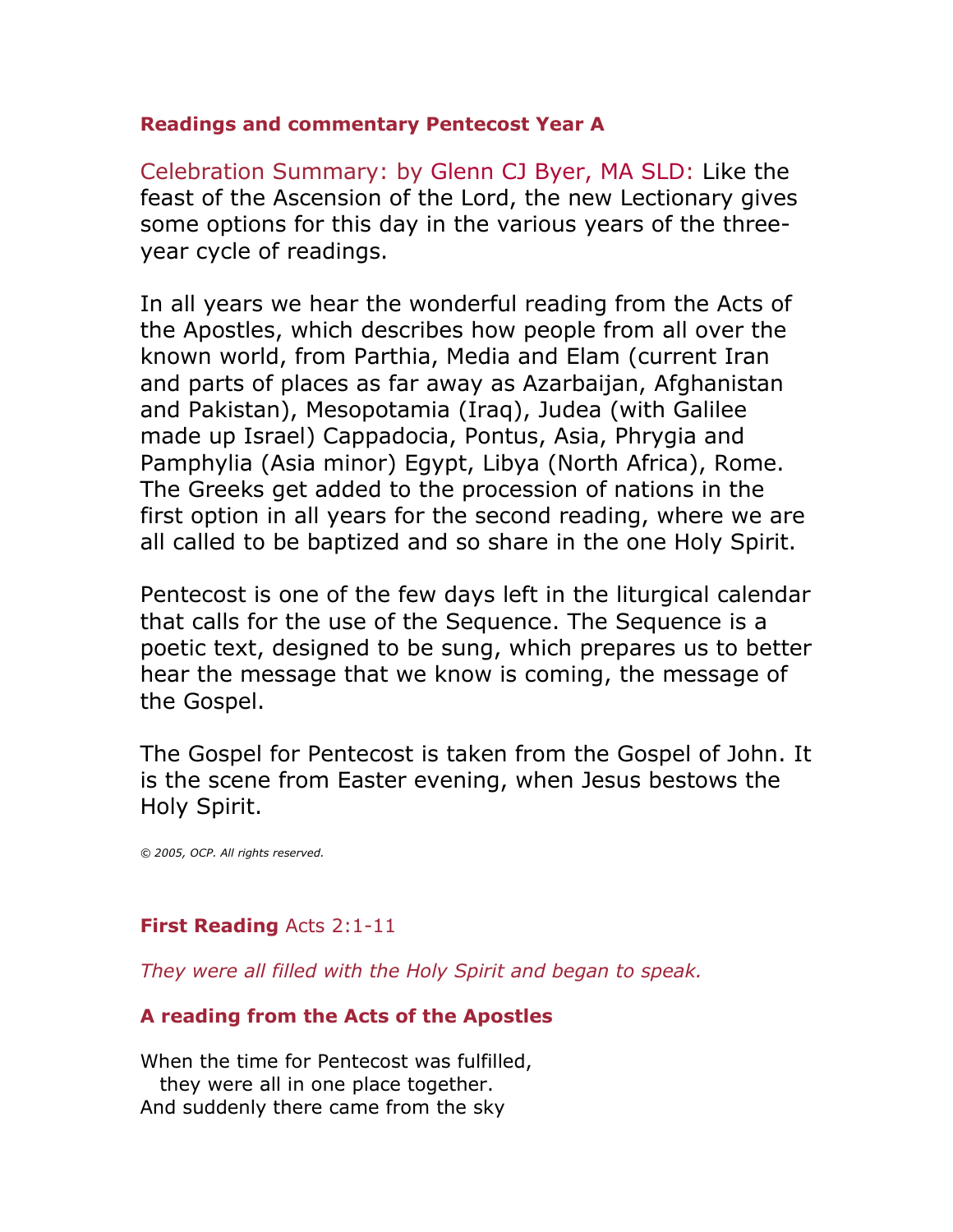a noise like a strong driving wind, and it filled the entire house in which they were. Then there appeared to them tongues as of fire, which parted and came to rest on each one of them. And they were all filled with the Holy Spirit and began to speak in different tongues, as the Spirit enabled them to proclaim. Now there were devout Jews from every nation under heaven staying in Jerusalem. At this sound, they gathered in a large crowd, but they were confused because each one heard them speaking in his own language. They were astounded, and in amazement they asked, "Are not all these people who are speaking Galileans? Then how does each of us hear them in his native language? We are Parthians, Medes, and Elamites, inhabitants of Mesopotamia, Judea and Cappadocia, Pontus and Asia, Phrygia and Pamphylia, Egypt and the districts of Libya near Cyrene, as well as travelers from Rome,

 both Jews and converts to Judaism, Cretans and Arabs, yet we hear them speaking in our own tongues of the mighty acts of God."

# **The word of the Lord**

Commentary Acts 2:1-11 by [John Paul Heil:](http://www.liturgy.com/home/authors.php?authorID=6) Main Theme: The gift of the SPIRIT enables us to COMMUNICATE the mighty acts of God.

Since the Jewish feast of Pentecost was a pilgrimage feast celebrating the harvest and commemorating the gift of the Torah fifty days (meaning of "pentecost") after the Passover feast, "there were devout Jews from every nation under heaven staying in Jerusalem." The "strong driving wind" is an apt symbol of the Spirit, since the word for "wind" and "spirit" are the same in Greek (pneuma). And the appearance of the "tongues of fire" appropriately characterizes the Spirit's ability to enable the apostles to communicate in "different tongues." That the large crowd "were confused because each one heard them speaking in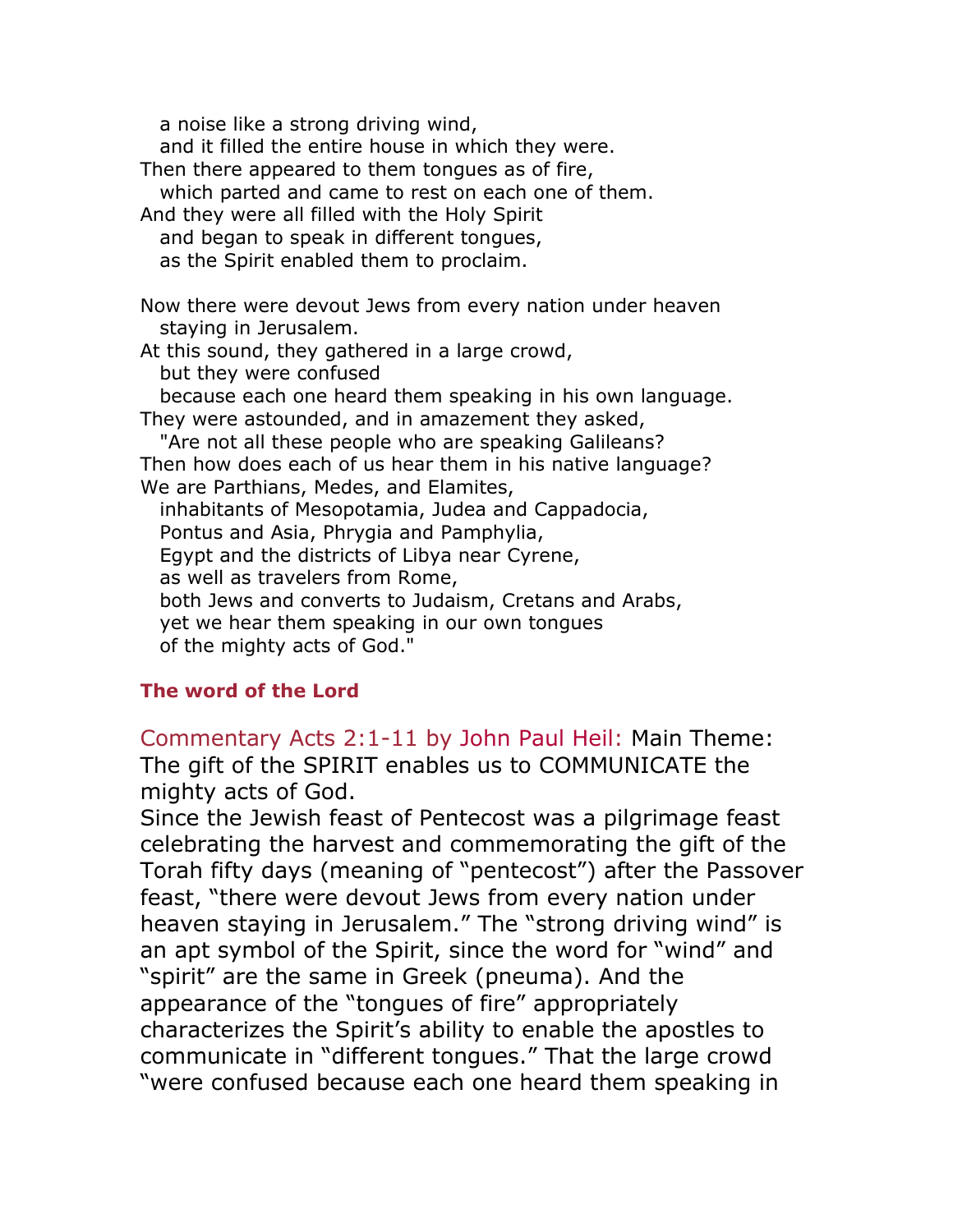his own language" reverses the outcome of the story about the tower of Babel in Genesis 11, in which everyone was "confused" (meaning of "babel") because they could not understand one another speaking in different languages. This inability of human beings to communicate with one another leads to the disunity and divisions among them. But the Spirit given to the apostles at this Pentecost feast and to us at our Baptism and Confirmation enables us to communicate "the mighty acts of God" as a way of uniting and overcoming our differences with the various language and ethnic groups throughout the world.

*© 2003, OCP. All rights reserved.*

#### **Responsorial Psalm** Psalm 104:1, 24, 29-30, 31, 34

**K(cf. 30) Lord, send out your Spirit, and renew the face of the earth.** 

Bless the LORD, O my soul! O LORD, my God, you are great indeed! How manifold are your works, O LORD! The earth is full of your creatures.

If you take away their breath, they perish and return to their dust. When you send forth your spirit, they are created, and you renew the face of the earth.

May the glory of the LORD endure forever; may the LORD be glad in his works! Pleasing to him be my theme; I will be glad in the LORD.

Commentary Psalm 104:1, 24, 29-30, 31, 34: by [Deacon](http://www.liturgy.com/home/authors.php?authorID=3373)  [Owen Cummings:](http://www.liturgy.com/home/authors.php?authorID=3373) Psalm 104 was the first response to the readings in the Liturgy of the Word of the Easter Vigil. The response today is the same as the response at Easter: "Lord, send out your Spirit,

and renew the face of the earth."

There God's creation was celebrated, with an emphasis on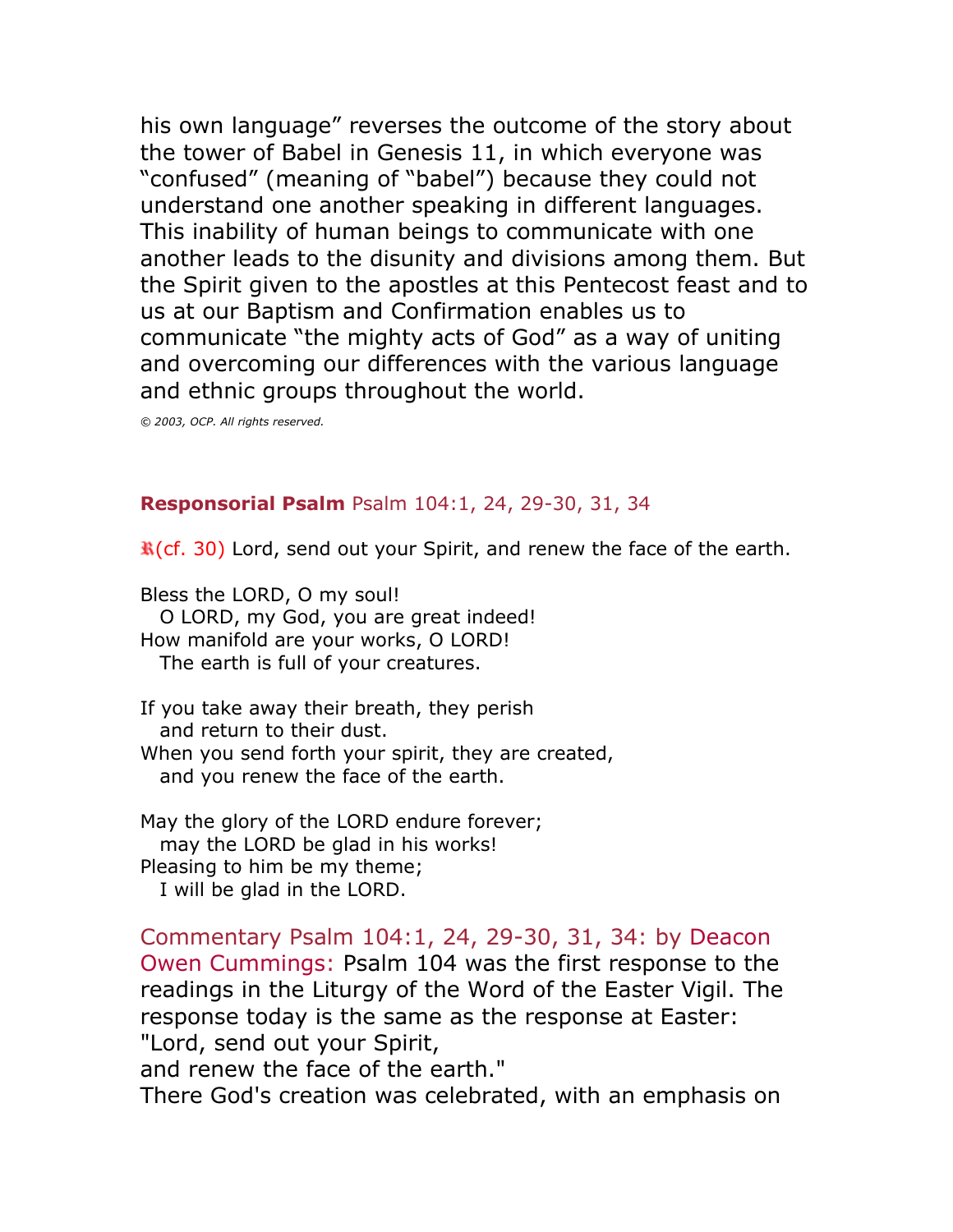the waters as expressive of God's creative power, of God's ruach/Spirit. At Pentecost, the emphasis turns to God's ruach/Spirit, renewing the face of the earth. The Holy Breath of God: - brings cosmos out of chaos at creation (Genesis 1), becomes the life-source of the human race in Adam, brings the dry bones of the people from death to life in Ezekiel, is the principle of the Jesus-event (the Annunciation), and hands over his Spirit on the Cross on Good Friday (John 19: 30). Today we ask God's Spirit to renew us to continue his holy work, in the "ordinary time" of our lives until its consummation at the Parousia.

*© 2004, OCP. All rights reserved.*

### **Second Reading** 1 Corinthians 12:3b-7, 12-13

*In one Spirit we were all baptized into one body.*

### **A reading from the first Letter of Saint Paul to the Corinthians**

Brothers and sisters:

No one can say, "Jesus is Lord," except by the Holy Spirit.

There are different kinds of spiritual gifts but the same Spirit; there are different forms of service but the same Lord; there are different workings but the same God who produces all of them in everyone.

To each individual the manifestation of the Spirit is given for some benefit.

As a body is one though it has many parts, and all the parts of the body, though many, are one body, so also Christ.

For in one Spirit we were all baptized into one body, whether Jews or Greeks, slaves or free persons, and we were all given to drink of one Spirit.

### **The word of the Lord**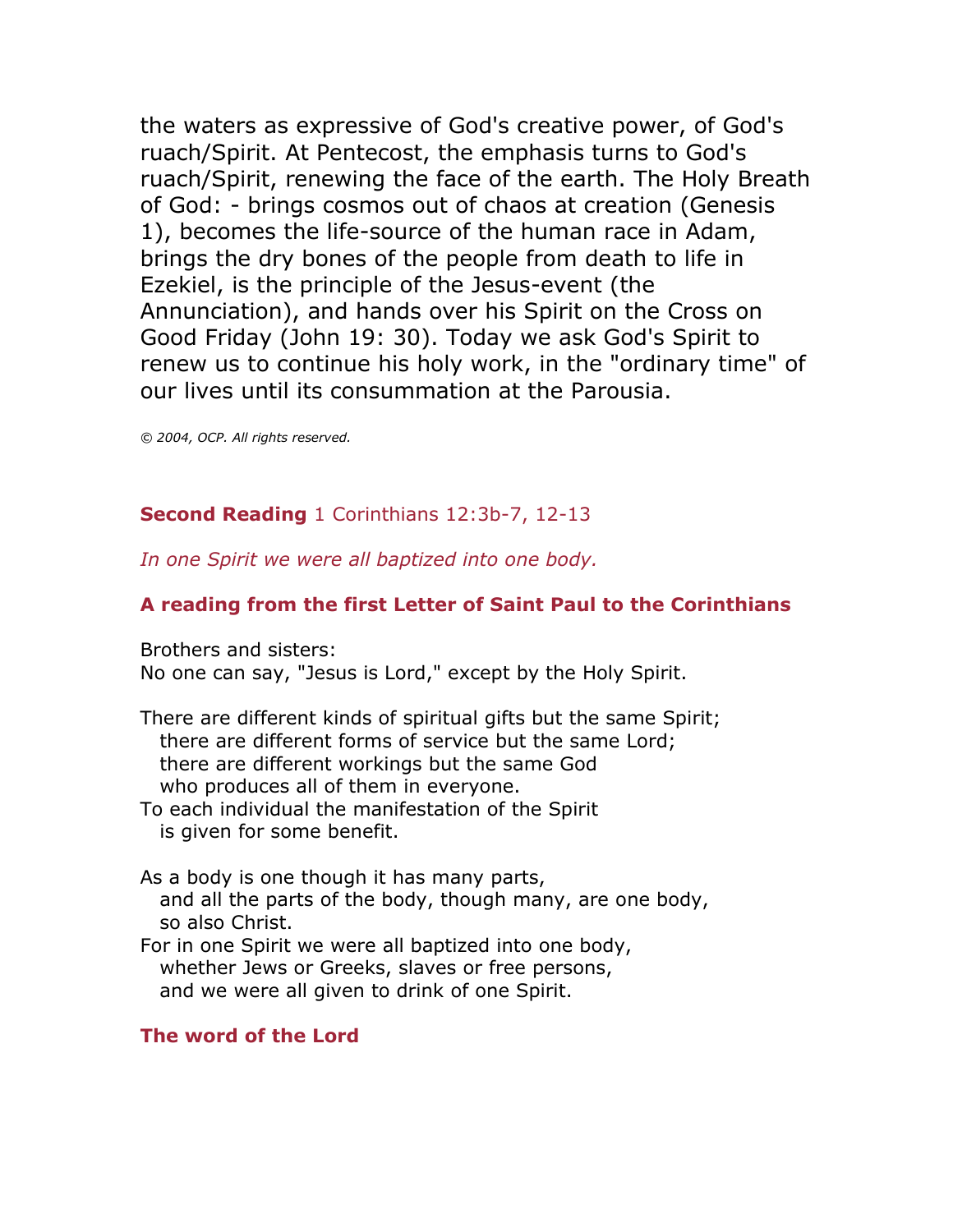Commentary 1 Corinthians 12:3b-7, 12-13 by [Fr. Damien](http://www.liturgy.com/home/authors.php?authorID=10)  [Dougherty, O.F.M.:](http://www.liturgy.com/home/authors.php?authorID=10) Paul begins with expounding upon the criterion for discerning the origin of the utterances expressed by the faithful while in an uplifted or ecstatic state, i.e., if these articulations are under the impulse of the Spirit or, else, are symptomatic of a counterfeit in imitation of the excesses found within the pagan cults. Quite simply, the determination is to be based on the doctrinal content of the exclamations and, particularly, their Christological implications.

He now spells out the sole origin of these charisms in order to give to the Corinthians an idea of their equality and, thereby, Paul proposes to impede any exaggerated esteem for any single gift operative within the individual. Furthermore, it is imperative to comprehend that the charisms that are then, immediately, enumerated are all manifestations of the Holy Spirit and his actions, given to each disciple, solely and expressly intended for their usefulness within and by the Church.

The Body of Christ is one, conserving its unity while in the process of associating and joining many faithful to it because it is Christ who confers this unanimity upon the Church as he has given the same, unique Spirit to all, above-all within Baptism when we were sanctified and purified. All of us belong to the sole Body of Christ and, within a second effusion of his Spirit, following Baptism, that probably refers to Confirmation and the Eucharist, Paul specifies that we have further imbibed of the Spirit who permits us to draw ever closer to Christ.

*© 2004, OCP. All rights reserved.*

### **Sequence**

#### *Veni, Sancte Spiritus*

Come, Holy Spirit, come! And from your celestial home Shed a ray of light divine!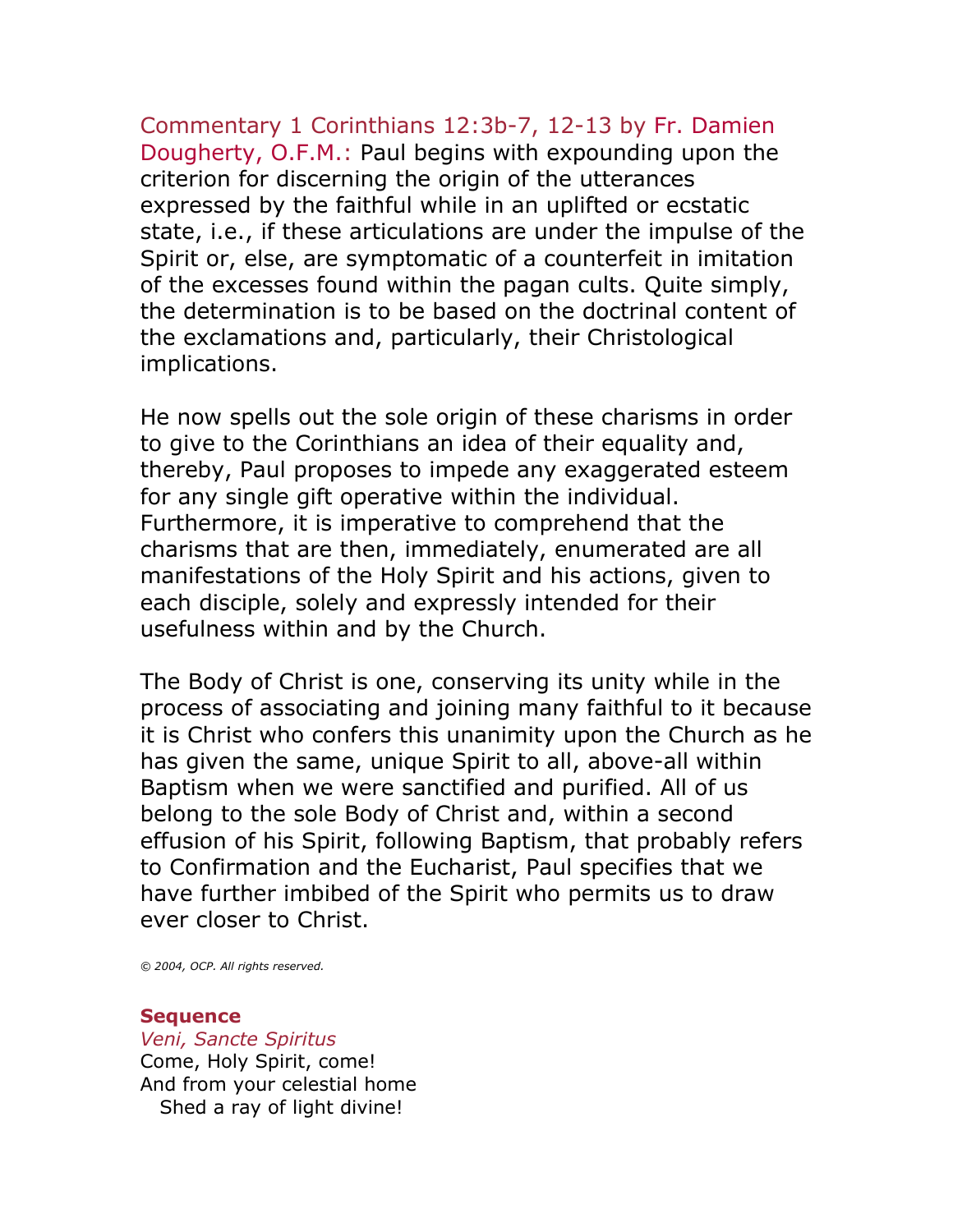Come, Father of the poor! Come, source of all our store! Come, within our bosoms shine. You, of comforters the best; You, the soul's most welcome guest; Sweet refreshment here below; In our labor, rest most sweet; Grateful coolness in the heat; Solace in the midst of woe. O most blessed Light divine, Shine within these hearts of yours, And our inmost being fill! Where you are not, we have naught, Nothing good in deed or thought, Nothing free from taint of ill. Heal our wounds, our strength renew; On our dryness pour your dew; Wash the stains of guilt away: Bend the stubborn heart and will; Melt the frozen, warm the chill; Guide the steps that go astray. On the faithful, who adore And confess you, evermore In your sevenfold gift descend; Give them virtue's sure reward; Give them your salvation, Lord; Give them joys that never end. Amen. Alleluia.

#### **Gospel Acclamation**

Alleluia, alleluia.

Come, Holy Spirit, fill the hearts of your faithful and kindle in them the fire of your love.

#### **Gospel** John 20:19-23

*.*

*As the Father sent me, so I send you: Receive the Holy Spirit*

### **A reading from the holy Gospel according to John**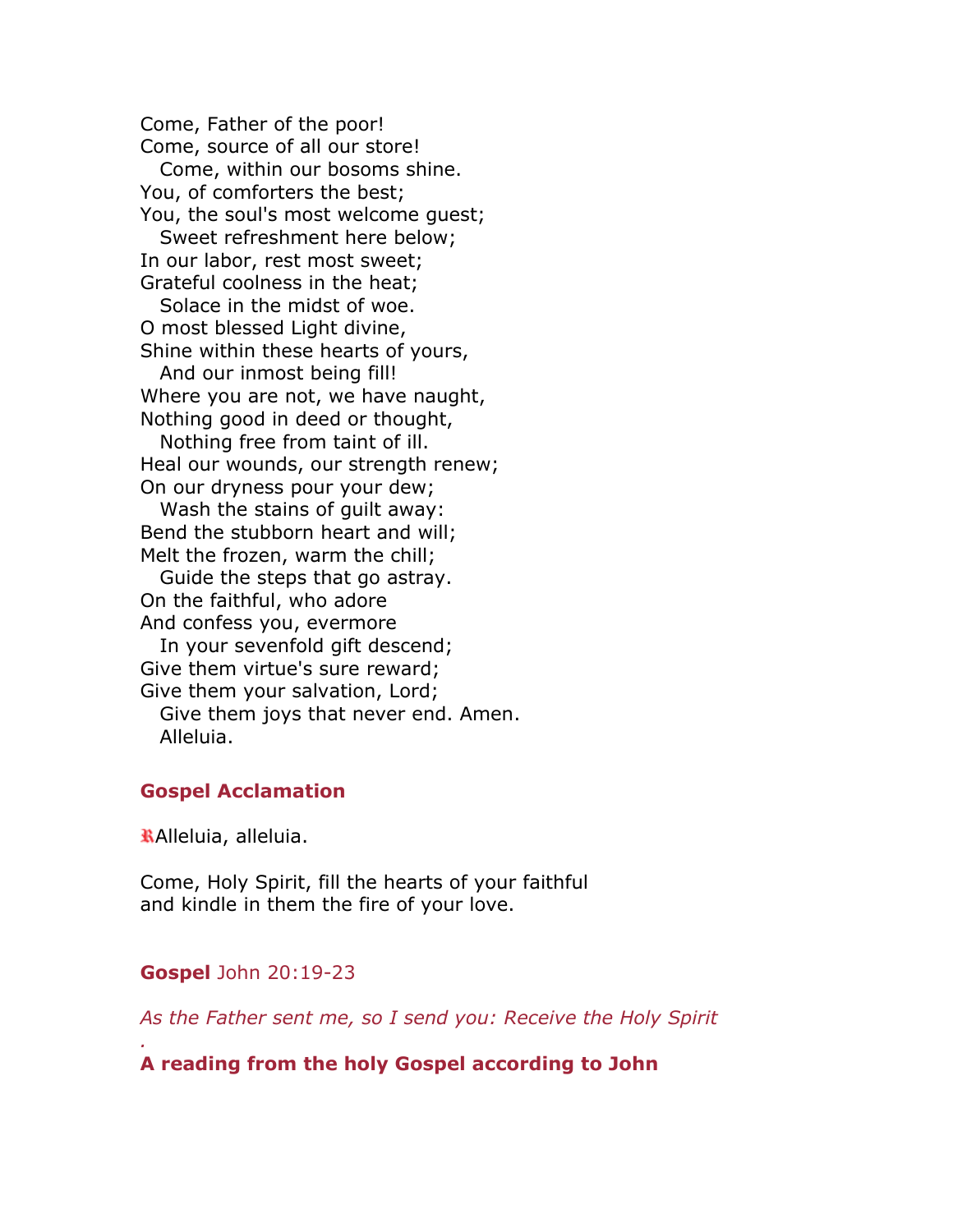On the evening of that first day of the week,

 when the doors were locked, where the disciples were, for fear of the Jews,

Jesus came and stood in their midst

and said to them, "Peace be with you."

When he had said this, he showed them his hands and his side.

The disciples rejoiced when they saw the Lord.

Jesus said to them again, "Peace be with you.

As the Father has sent me, so I send you."

And when he had said this, he breathed on them and said to them, "Receive the Holy Spirit.

Whose sins you forgive are forgiven them,

and whose sins you retain are retained."

# **The Gospel of the Lord**

*Lectionary for Mass in the Dioceses of the United States of America, volume I Copyright © 1970, 1997, 1998 Confraternity of Christian Doctrine, Inc., Washington, D.C. All rights reserved. No part of this work may be reproduced or transmitted in any form or by any means, electronic or mechanical, including photocopying, recording, or by any information storage and retrieval system, without permission in writing from the copyright owner.*

The poetic English translation of the sequences of the Roman Missal are taken from the Roman Missal approved by the National Conference of Catholic Bishops of the United States © 1964 by the National Catholic Welfare Conference, Inc. All rights reserved.

# Commentary John 20:19-23 by [Fr. Eugene Hensell, OSB:](http://www.liturgy.com/home/authors.php?authorID=17)

The mood among the disciples following the death of Jesus was that of fear. If Jesus had been killed, certainly they would be next. Having barricaded themselves behind locked doors, amazingly the risen Lord appeared to them and offered them his peace (Jn 20:19). Jesus penetrates their fear with his peace. Peace bespeaks wholeness and completeness. Peace is a gift Jesus can now give the disciples precisely because of his resurrection which is his own wholeness and completeness of mission.

Jesus verifies his real presence by showing the disciples his real wounds. The disciples in a sense are able to see through the wounds and recognize Jesus as the risen Lord (Jn 20:20). Jesus reaffirms his gift of peace to the disciples and follows this with a commissioning. Just as God had sent Jesus, so now Jesus sends his disciples. This commissioning makes them officially apostles, "those who are sent" (Jn 20:21). These newly commissioned disciples are then